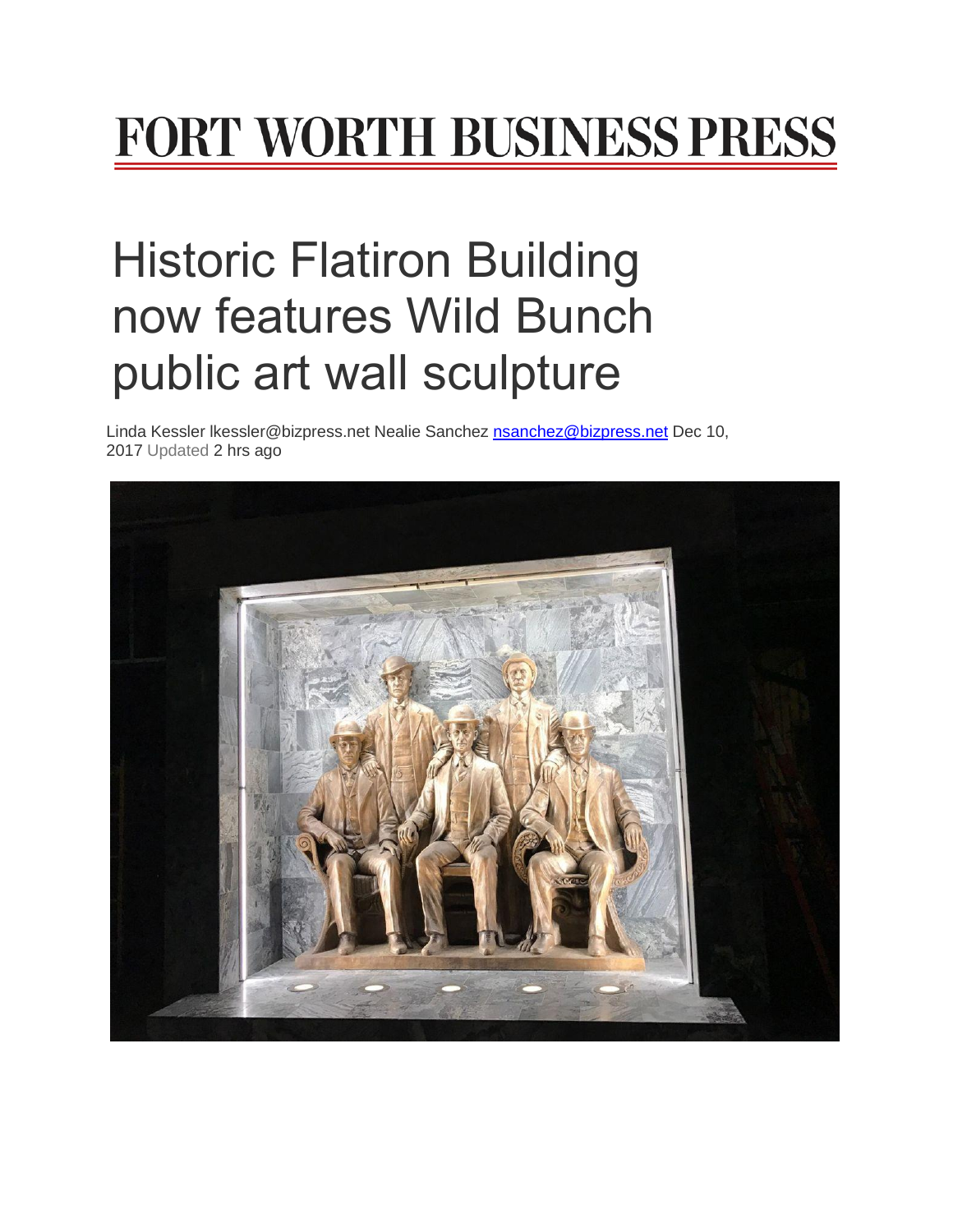George Cravens, board-certified neurosurgeon and owner of the historic Flatiron Building, dedicated his latest public art installation, "The Wild Bunch," outside the building on Friday, Dec. 8.

Cravens explained that he grew up in Fort Worth listening to stories about Fort Worth and its history from his grandfathers.

"One of the things that always captured my imagination was the Butch Cassidy, Sundance Kid gang, the Wild Bunch," Cravens said during the work's dedication, later thanking architect Raymond O'Connor, general contractor Scott Bennett and artist Franco Alessandrini for their parts in bringing everything to fruition.

Cravens said from the time he and Alessandrini came up with the idea for the sculpture to the dedication today about 10 years passed, but now the Flatiron building is home to a 2,000-ton bronze sculpture featuring the Wild Bunch and two plaques about the gang and Hell's Acre. The piece lights up at night, "so you can't miss it," Cravens said.

"Growing up here you heard stories about the different pieces of the history of Fort Worth — everything from the Wild Bunch to the sleeping panther to cattle drives and more," Cravens said. "Over the years, you know, you'll be someplace and see that picture [of the Wild Bunch]."

Cravens added that he wanted the sculpture to be an interactive piece of public art where people can come and go, touch it, read the plaques and help recapture the history of the area.

District 7 City Councilmember Dennis Shingleton and District 9 City Councilmember Ann Zadeh attended the piece's dedication and presented a certificate of recognition to Cravens on behalf of Mayor Betsy Price and the city council.

"This tremendous piece of public art resolidifies and reemphasizes this cowboy and cultural city that we love," Shingleton remarked on the sculpture.